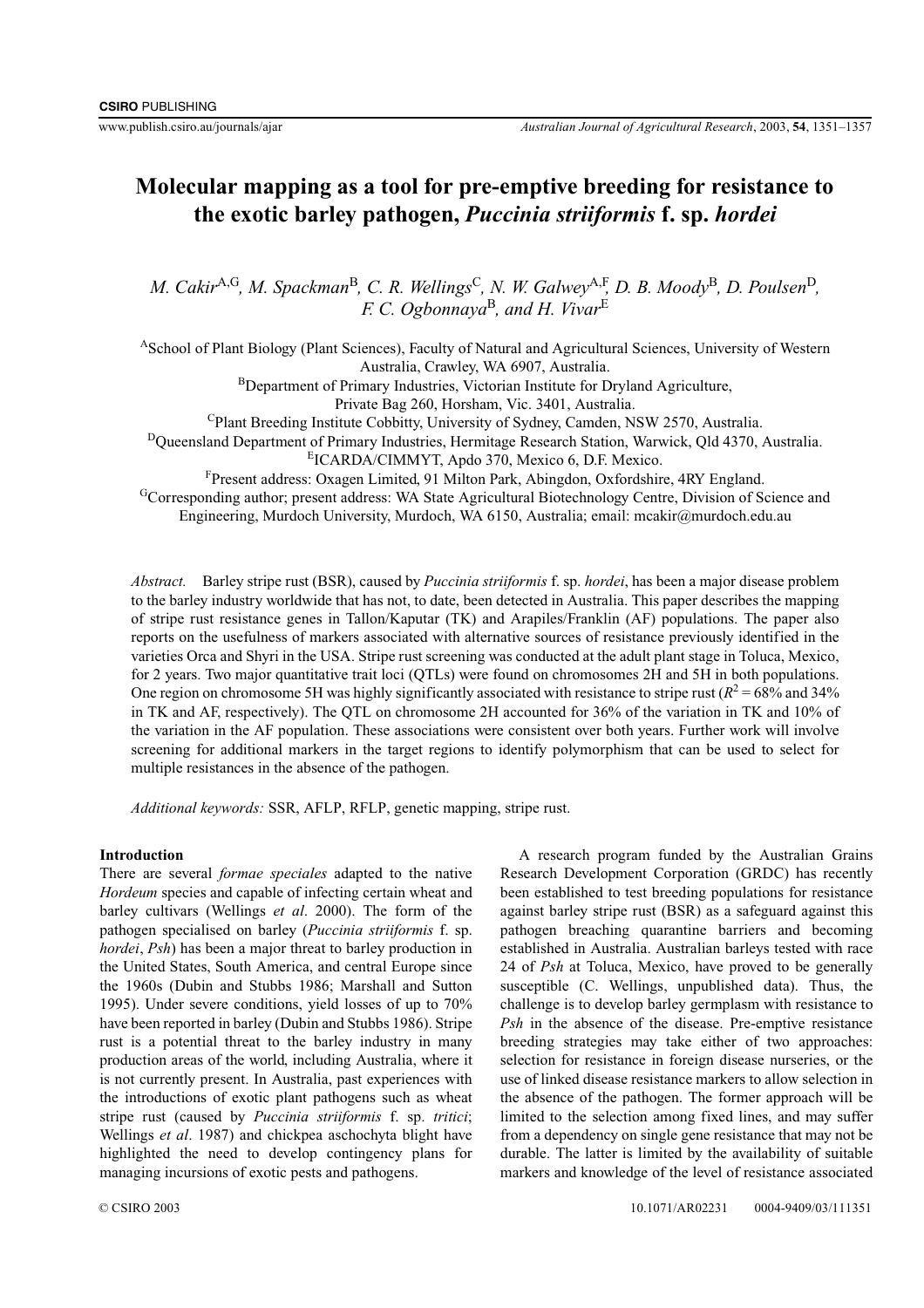with each marker. Markers have the benefit of allowing the selection of resistance alleles in backcrossing programs aimed at the introgression of exotic germplasm into locally adapted barley populations.

Two dominant genes and 3 recessive genes have been described conferring resistance to *Psh*. A dominant gene identified in European winter barley, *Yr4*, has been mapped to chromosome 1H (Von Wettstein-Knowles 1992). Molecular markers on chromosomes 4H and 5H showed strong associations with resistance quantitative trait loci (QTLs) to stripe rust (Chen *et al*. 1994; Hayes *et al*. 1996). QTLs for adult plant resistance to uncharacterised field isolates of *Psh* were located on chromosomes 1H, 5H, and 7H (Thomas *et al*. 1995). Significant QTLs for resistance to stripe rust have also been reported on chromosomes 1H, 2H, 3H, 4H, 5H, and 6H (Toojinda *et al*. 1998, 2000).

Mapping populations have been developed in Australia from the crosses Tallon/Kaputar and Arapiles/Franklin. Tallon and Franklin both possess a moderate level of resistance to BSR race 24 (D. Moody, unpublished data). The European variety Triumph is a common parent of Tallon (Triumph/Grimmett) and Franklin (Shannon/Triumph) and is the presumed source of BSR resistance in these two varieties. Previous studies on resistance to *Psh* race 24 have been based on resistance derived from Orca and Shyri (Toojinda *et al*. 1998). The objective of this study was to identify markers closely linked to resistance to *Psh* in the 2 Australian barley mapping populations and compare their location to previously reported resistance QTLs derived from Orca and Shyri. This knowledge can then be used to develop an efficient pre-emptive breeding strategy.

### **Materials and methods**

#### *Australian mapping populations*

Mapping population Tallon × Kaputar (TK) (Cakir *et al*. 2003, this issue) is described in detail elsewhere in this issue. The Arapiles  $\times$ Franklin (AF) population was developed by the barley breeding program of the Victorian Institute for Dryland Agriculture (D. Moody, unpublished data). The population was constructed by doubled haploidy using anther culture technique and included 150 lines for the stripe rust phenotyping.

## *USA germplasm for BSR resistance*

QTLs for *Psh* resistance derived from Shyri have been located on chromosomes 1H and 6H (Toojinda *et al*. 2000), whereas QTLs derived from Orca have been located on chromosomes 4H and 5H (Toojinda *et al*. 1998). The polymorphism of markers associated with *Psh* resistance QTLs in breeding lines derived from Orca and Shyri was compared with elite, *Psh*-susceptible Australian parental material. The *Psh*-resistant breeding lines, derived from the cross (Orca/ Harrington//Harrington)/D1-72 (Shyri/Galena), were kindly provided by Prof. Patrick Hayes, Crop and Soil Science, Oregon State University, Corvallis, USA.

#### *Australian parental germplasm*

Selected elite parental genotypes from the Victorian barley breeding program (see Table 1) were assessed for BSR resistance at Toluca, Mexico. Markers within the genomic regions associated with BSR resistance in the USA germplasm were assessed for polymorphism among these parental genotypes.

# *Phenotyping*

The doubled haploid (DH) lines and parents were assessed for adult plant resistance in Toluca, Mexico (2600 m a.s.l.), in 1999 and 2000 for TK and 2000 and 2001 for AF. They were planted in unreplicated double rows, 1 m in length. A field epidemic was initiated by inoculating spreader rows (comprised of 15 extremely susceptible barley genotypes) with a stripe rust isolate presumed to be characteristic of race 24 as described by Dubin and Stubbs (1986). Disease severity was rated at DGS59 (Feekes stage 10.5) as a percentage of leaf area affected on a whole plot basis.

#### *Statistical analysis of phenotypic data*

Disease phenotype data from each year were subjected to spatial analysis to maximise the precision with which genetic effects were estimated using the statistical software GENSTAT (GENSTAT 5 Committee 1993).

Broad-sense heritability  $(h^2)$  of stripe rust resistance was calculated based on the average disease severity of individual DH lines. Years were used as replications. Analysis was conducted using ANOVA and restricted maximum likelihood (REML) (GENSTAT 5 Committee 1993).

#### *Marker analysis of Australian mapping populations*

A genetic map with 263 DNA markers was used to identify marker loci associated *Psh* resistance in the TK population (Cakir *et al*. 2003, this issue). The genetic map of the AF population included 239 markers (D. Moody, unpublished data). QTL analyses were performed using the software packages MapManager (Manly *et al*. 2001) and Qgene (Nelson 1997). A threshold LOD (logarithm of odds ratio) score of 3.0 was chosen for declaring the existence of a QTL. Wherever appropriate, simple regression and interval mapping analyses were used to identify and verify the associations. Analyses were conducted for each year separately and for the 2 years combined.

### *Assessment of markers associated with BSR resistance in USA germplasm*

Genomic DNA was extracted from approx. 2 g of young leaf tissue with 1% sarkosyl, 100 mM TRIS–HCl, 100 mM NaCl, and 2% polyvinyl-polypyrrolidone following the method of Rogowsky *et al*. (1991). Markers CDO057, *Bmy1*, Hor1/2, and BG123, previously associated with resistance to *Psh*, were assessed. Additional markers were selected based on published linkage maps of barley (Kleinhofs *et al*. 1993; Chen *et al*. 1994; Thomas *et al*. 1995; Ramsay *et al*. 2000; Toojinda *et al*. 2000) (see Fig. 2). Detailed restriction fragment length polymorphism (RFLP), simple sequence repeat (SSR), and sequence characterised amplified region (SCAR) marker information was acquired from Graingenes (http://wheat.pw.usda.gov/index.shtml) and the Australian National Barley Molecular Marker program (NBMMP) reports.

RFLP screening of the lines for polymorphism was carried out using 8 restriction enzymes (*Eco*RI, *Eco*RV, *Dra*I, *Hind*III, *Bam*HI, *Xba*I, *Xho*I, and *Sac*I), using standard procedures (Sambrook *et al*. 1989). SSR polymorphism was assessed following the method of Karakousis *et al*. (2000). Products were denatured and run on 8% denaturing polyacrylamide gels (Sequagel, National Diagnostics). *Bmy1* amplification was carried out according to Erkkila *et al*. (1998). *Hor2* amplification was carried out in 25 µL comprising 0.2 mM dNTPs (Sigma), 1 mm MgCl<sub>2</sub>, 20 pmol each primer, 0.5 U RedTaq (Sigma), and 50 ng template. Amplification was carried out using 47 cycles of denaturation at 94°C for 1 min, annealing at 58°C for 45 s, and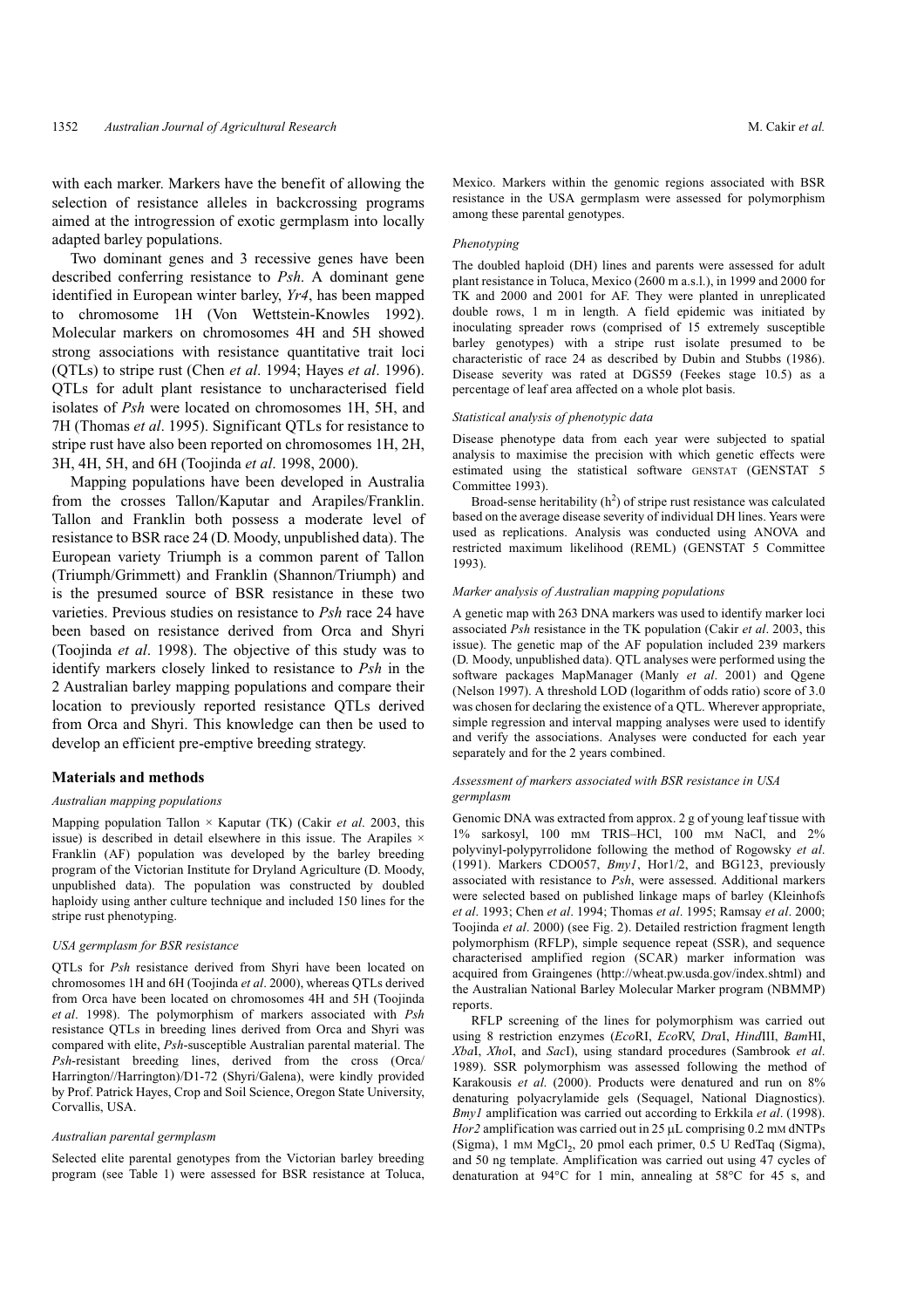| Barley<br>lines | Stripe rust<br>reaction | Barley<br>lines   | Striperust<br>reaction |  |
|-----------------|-------------------------|-------------------|------------------------|--|
| Skiff           | 100                     | VB9725            | 80                     |  |
| Tantangara      | 100                     | Stirling          | 80                     |  |
| Schooner        | 100                     | Mundah            | 80                     |  |
| VB9613          | 100                     | O'Connect         | 100                    |  |
| VB9727          | 100                     | Brindabella       | 40                     |  |
| VB9728          | 100                     | BCD <sub>12</sub> | 10                     |  |
| VB9729          | 100                     | BCD47             | 20                     |  |
| Arapiles        | 100                     | BCD <sub>69</sub> | 5                      |  |
| Chebec          | 100                     | BCD <sub>84</sub> | 10                     |  |
| Sloop           | 100                     | Tallon            | 10                     |  |
| Wyalong         | 100                     | Kaputar           | 80                     |  |
| Harrington      | 80                      | Gairdner          | 1                      |  |
| Barque          | 80                      | Franklin          | 1                      |  |

extension at 72°C for 1 min followed by a final extension at 72°C for 5 min. *Bmy1* and *Hor2* amplification products were separated on 1% agarose gels.

# **Results**

# *Tallon × Kaputar population*

The parental lines differed widely in their resistance to *Psh*. Tallon was resistant with a disease severity score of 10% and Kaputar was susceptible with a disease severity score of 80% (Table 1). These disease severity scores were identical for both years. The DH population showed wide variation for resistance to stripe rust in both years (Fig. 1). In both years, the distribution of disease severity scores over lines showed some tendency of biomodality, suggesting the presence of a major gene. However, 5 lines in 1999 and 3 lines in 2000 showed an intermediate levels of severity (45–55%), indicating the presence of additional genes for resistance to *Psh*. Resistance in the TK population had a high level of broad sense heritability ( $h^2 = 0.82$ ). The genotype  $\times$  year interaction was not significant.

Markers from 2 different chromosomes were associated with *Psh* resistance in the TK population. In particular, the region on chromosome 5H was highly significantly associated with resistance (highest  $R^2 = 68\%$ ) (Table 2). Markers on chromosome 2H were also associated with resistance to stripe rust (highest  $R^2 = 36\%$ ) (Table 2). The close linkage of markers with disease resistance in both of these regions was consistent over both years.

Simple regression analysis of individual markers revealed 4 markers in an 8.4-cM region on chromosome 2H and 8 markers in a 33.5-cM region on chromosome 5H to be significantly associated with resistance to *Psh* (LOD > 5.0) (Table 2). To determine the additive effect of these 2 QTLs, a stepwise multiple regression analysis was conducted on the average disease severity scores over the 2 years. In the model, the marker with the highest  $R^2$  value was included from each QTL. The percent variation explained by these 2 QTLs was 76%. When the corresponding model was fitted for each year separately, the percent variation explained was 76% for 1999 and 82% for 2000 (results not shown).



**Fig. 1.** Distribution of disease severity data for barley stripe rust from the testing of DH lines in Toluca, Mexico (*a*) in 1999 and 2000 for TK population and (*b*) 2000 and 2001 for AF population.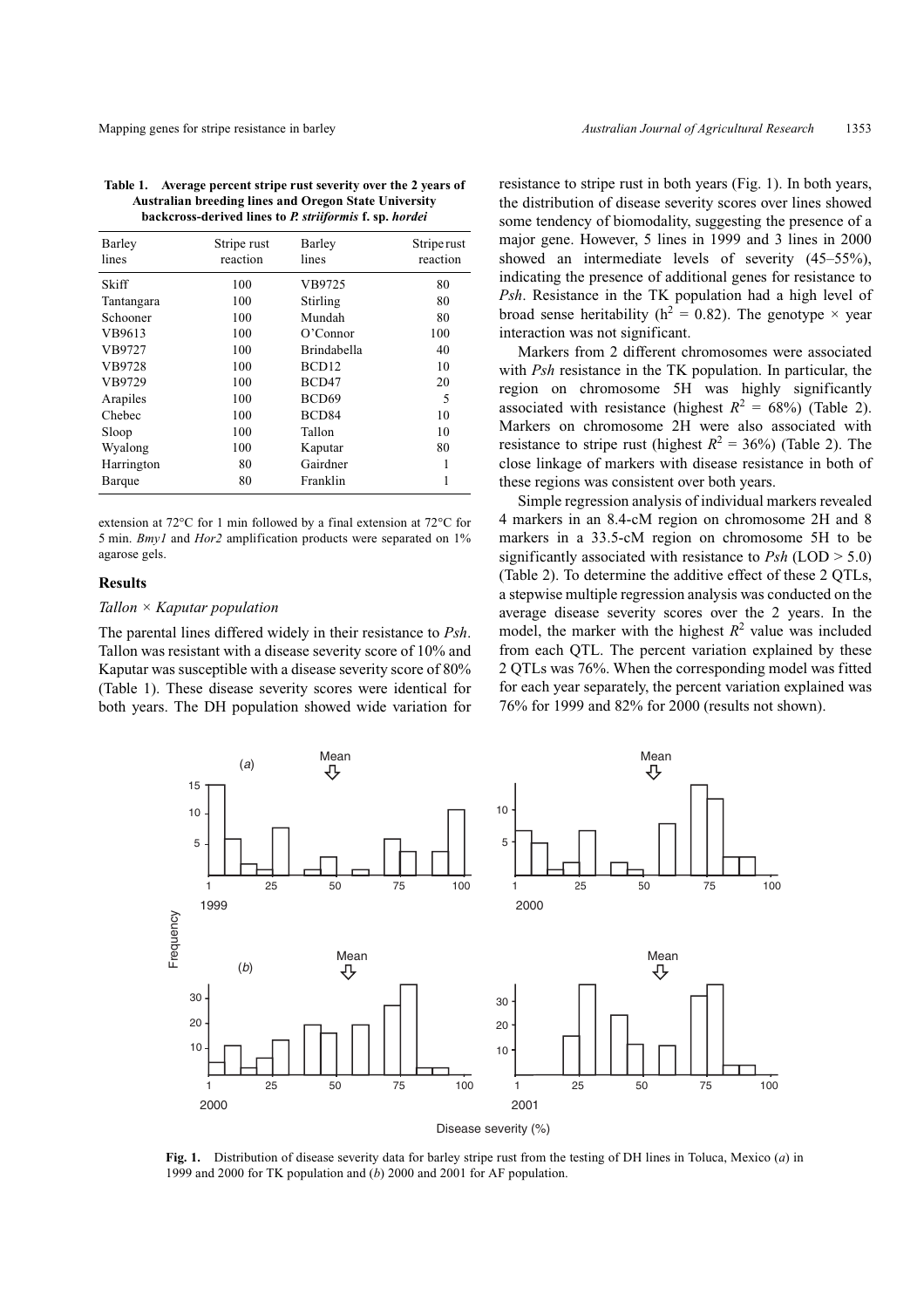| Marker        | Population | Chromosome    | $R^{2A}$ | LOD <sup>B</sup> | $P^{\rm C}$ | $AA^D$ | $aa^{\rm E}$ | $\mathrm{Add}^{\mathrm{F}}$ |
|---------------|------------|---------------|----------|------------------|-------------|--------|--------------|-----------------------------|
| Bmag0114      | TK         | 2H            | 0.36     | 6.03             | 0.0000      | 33.94  | 74.09        | 20.07                       |
| EBmac0607     | TK         | 2H            | 0.35     | 5.67             | 0.0000      | 34.91  | 75.88        | 20.48                       |
| p11m54T105    | TK         | 2H            | 0.34     | 5.57             | 0.0000      | 34.80  | 75.00        | 20.10                       |
| p13m62KT134   | TK         | 2H            | 0.33     | 5.21             | 0.0000      | 33.60  | 72.50        | 19.44                       |
| p12m54K314    | TK         | 5H            | 0.68     | 15.21            | 0.0000      | 25.60  | 80.00        | 27.20                       |
| GSM061        | TK         | 5H            | 0.58     | 11.37            | 0.0000      | 28.00  | 77.93        | 24.96                       |
| p11m49K058    | TK         | 5H            | 0.52     | 9.76             | 0.0000      | 29.03  | 77.19        | 24.08                       |
| p14m50K081    | TK         | 5H            | 0.43     | 7.42             | 0.0000      | 31.62  | 75.22        | 21.79                       |
| p11m47T199    | TK         | 5H            | 0.45     | 8.07             | 0.0000      | 31.73  | 76.20        | 22.23                       |
| p12m55T063    | TK         | 5H            | 0.39     | 6.58             | 0.0000      | 33.79  | 76.62        | 21.41                       |
| p11m61K233    | TK         | 5H            | 0.37     | 5.95             | 0.0000      | 32.80  | 72.73        | 19.96                       |
| p14m54K189    | TK         | 5H            | 0.36     | 5.33             | 0.0000      | 28.44  | 67.92        | 19.74                       |
| AT_CAC332     | AF         | 2H            | 0.10     | 3.23             | 0.0001      | 59.25  | 44.64        | 7.30                        |
| AT_CAA299     | AF         | 2H            | 0.10     | 3.14             | 0.0002      | 59.17  | 44.77        | 7.19                        |
| <b>GMS061</b> | $\rm AF$   | 5H            | 0.34     | 9.20             | 0.0000      | 68.93  | 42.46        | 13.23                       |
| AT_CAG172     | AF         | 5H            | 0.32     | 12.07            | 0.0000      | 69.32  | 43.29        | 13.01                       |
| AT_CAC134     | AF         | 5H            | 0.32     | 11.56            | 0.0000      | 67.70  | 42.25        | 12.72                       |
| AG_CTG198     | $\rm AF$   | $5\mathrm{H}$ | 0.31     | 12.01            | 0.0000      | 69.39  | 43.46        | 12.96                       |
| AG CTT226     | AF         | 5H            | 0.30     | 10.93            | 0.0000      | 69.18  | 44.23        | 12.47                       |
| AA_CCC303     | AF         | 5H            | 0.29     | 10.18            | 0.0000      | 66.92  | 42.47        | 12.22                       |
| AA_CCG282     | $\rm AF$   | 5H            | 0.28     | 10.23            | 0.0000      | 68.19  | 43.98        | 12.10                       |
| AA_CCC175     | AF         | 5H            | 0.26     | 8.97             | 0.0000      | 68.08  | 44.24        | 11.92                       |
| AA_CCC246     | AF         | 5H            | 0.26     | 9.42             | 0.0000      | 67.02  | 43.66        | 11.67                       |
| AT CAC259     | AF         | 5H            | 0.26     | 8.73             | 0.0000      | 65.90  | 43.32        | 11.28                       |

**Table 2. The most significant markers associated with stripe rust resistance in Tallon × Kaputar (TK) and Arapiles × Franklin (AF) populations, and statistical values associated with each marker**

APhenotypic variation explained by each marker.

<sup>B</sup>Logarithm of odds ratio.

 $C$ Probability of obtaining  $\text{LOD} \geq$  the observed value by chance.

D,EDisease severity mean of the DH lines carrying Tallon (A) and Kaputar (a) alleles, respectively.

 $F$ Additive effect of replacing one allele (a) with the other allele (A).

## *Arapiles × Franklin population*

In field assessments of Australian germplasm at Toluca, the variety Franklin showed a very low level of disease severity (1%). In contrast, the variety Arapiles was highly susceptible, with a disease severity score of 100% (Table 1). Data from the year 2000 growing season revealed lines with intermediate levels of disease severity. Distribution of disease severity data from the year 2001 growing season indicated a bimodal quantitative distribution, suggesting the presence of one major gene and additional genes with smaller effect (Fig. 1). Heritability of the *Psh* resistance was similar to that in the TK population ( $h^2 = 0.84$ ). The genotype  $\times$  year interaction was not significant.

Two primary QTLs were identified for the *Psh* resistance and were positioned on the same chromosomes as in the TK population. On chromosome 5H there were 10 markers in a 37-cM region that showed significant associations with BSR resistance (LOD  $> 3.0$ ). Marker GMS061 had the highest  $R^2$ value on this chromosome ( $R^2 = 34\%$ ). This marker had the second highest  $R^2$  value in the TK population ( $R^2 = 58\%$ ). The QTL on chromosome 2H had a smaller effect  $(R^2 = 10\%)$ . There were 2 markers on this OTL that exceeded the LOD score of 3.0 (Table 2).

# *Assessment of markers associated with BSR resistance in USA germplasm*

#### *Chromosome 1H*

The *Yr4* resistance locus is located on the short arm of chromosome 1H close to *Hor1* (Thomas *et al*. 1995). Using the RFLP probe Hor1/2 at the *Hor1* locus (Fig. 2), polymorphisms detected with *Eco*RI, *Eco*RV (Fig. 3), and *Dra*I digests were different between resistant and susceptible lines. In addition, amplification using *Hor2* primers resulted in 2 alleles (approx. 1 kb and 800 bp) that differed between resistant and susceptible lines.

### *Chromosome 4H*

Chen *et al*. (1994) identified a QTL with minor effect on the long arm of chromosome 4H (Fig. 2). Marker density on 4H is sparse around the stripe rust QTL; however, polymorphisms were identified between the BSR-resistant USA and BSR-susceptible Australian genotypes using the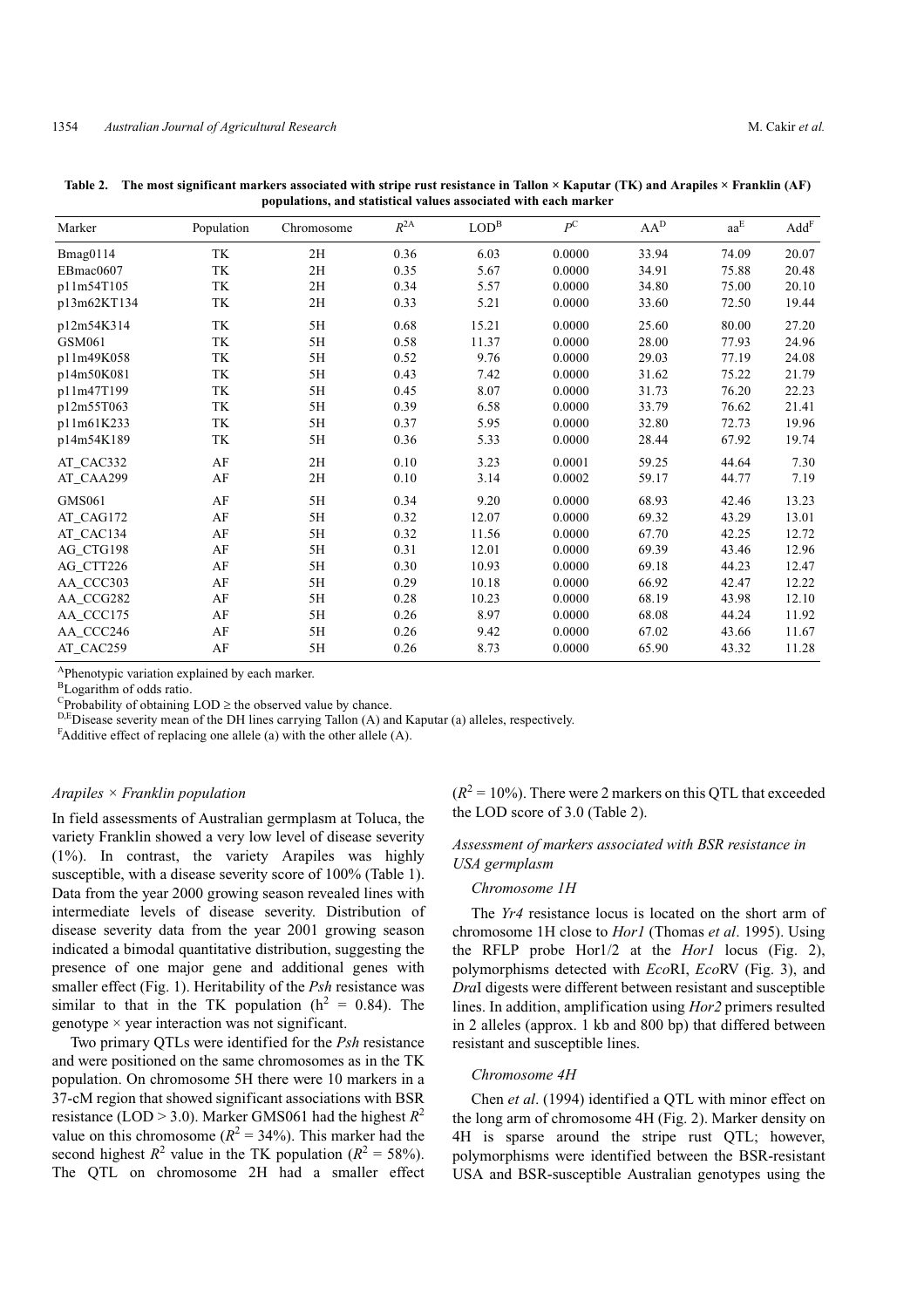

**Fig. 2.** (*a*, *b*) Locations of barley stripe rust resistance QTLs derived from Shyri (BSR Shyri) and Orca (BSR Orca) with respect to the markers assessed on chromosomes 1H and 4H, respectively. (*c*) Location of the BSR QTL on chromosome 5H of the AF and TK populations (BSR Franklin, Tallon) and its position relative to the QTL for resistance derived from Orca (BSR Orca) and the *Rph12* locus for leaf rust resistance.

*Bmy1* SCAR, the ABG366 RFLP, and the HVM67 SSR markers. For *Bmy1*, all *Psh*-resistant lines carried the 500-bp allele, but susceptible lines carried either the 600-bp or 500-bp allele. Markers ABG366, ABG397, and ABG498 would appear to be closely associated with *Psh* resistance on



**Fig. 3.** Southern analysis of resistant, R, and susceptible, S, lines with *Eco*RV digests probed with Hor1/2. Polymorphic restriction fragments co-segregating with the BSR resistance phenotype are indicated with an arrow. A 1-kb (Promega) molecular weight marker was used. Sample lanes: 1, BCD84; 2, BCD67; 3, VB9613; 4, VB9727; 5, VB0025; 6, VB9729.

chromosome 4H, based on LOD score (Chen *et al*. 1994). However, in this study, no polymorphism was detected using ABG397 and ABG498. The polymorphism detected using the RFLP marker ABG366 identified the absence of a band in the resistant lines that was difficult to use in marker assisted selection. Polymorphism was identified in the SSR marker HVM67. Three alleles of approx. 415, 365, and 345 bp were detected (data not shown). The 415-bp allele was present in all BSR-resistant USA lines and in Franklin, but also occurred in some susceptible lines. The 345-bp allele was rare, occurring only in Gairdner from the samples screened.

## *Chromosome 5H*

RFLP markers CDO057 and BG123 flank the chromosome 5H locus for *Psh* resistance, with BG123 being proximal to the centromeric region (Fig. 2). These were previously reported to be linked to *Psh* resistance (Chen *et al*. 1994). In this study, CDO057 was highly polymorphic, although not diagnostic, between the USA BSR-resistant and Australian BSR-susceptible genotypes. However, polymorphisms observed with RFLP markers, BG123/*Eco*RV (Fig. 4) and WG530/*Xho*I, appeared to be closely associated with the resistant phenotypes. In addition, 2 alleles were identified using the SSR marker Bmag0113,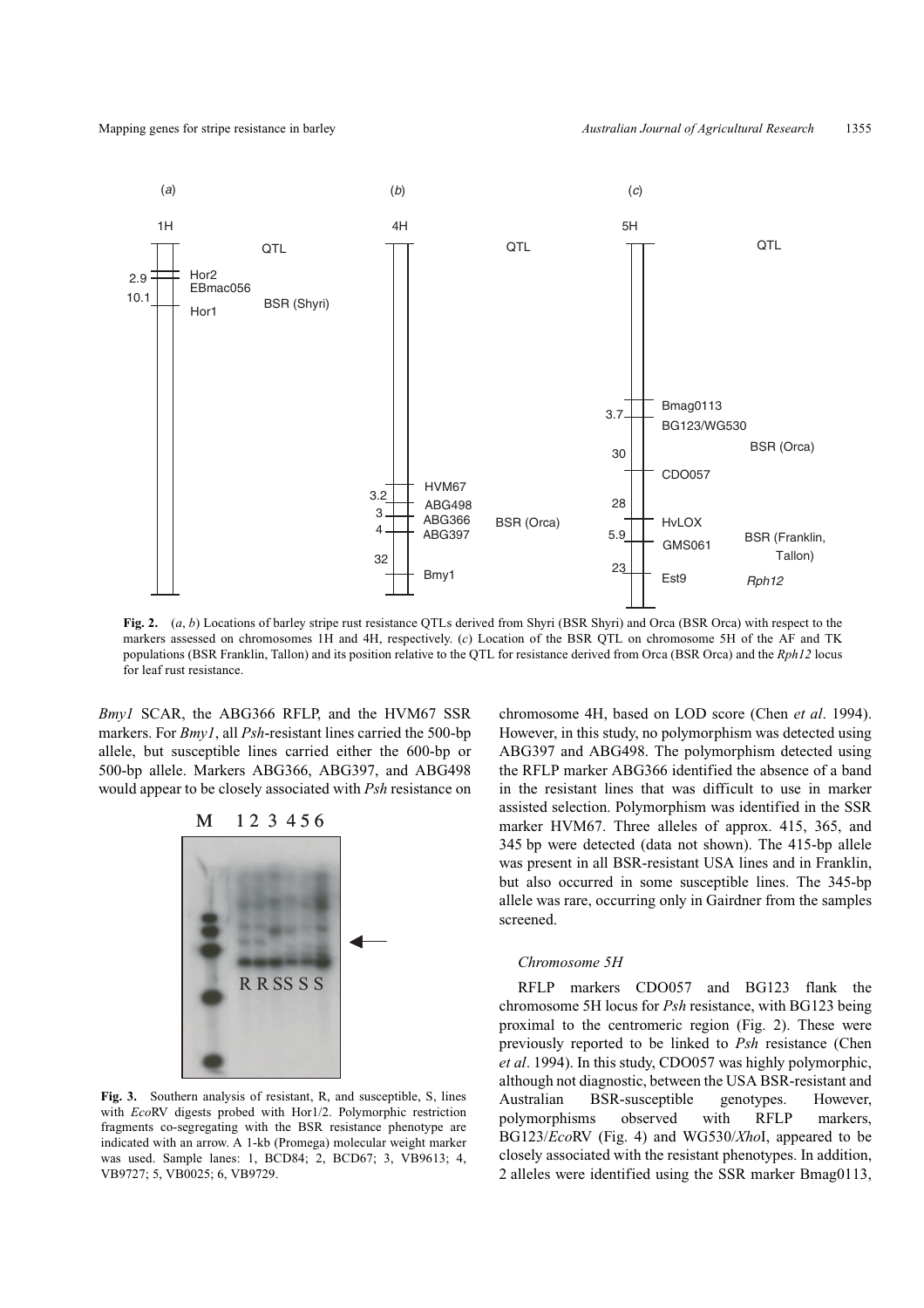

**Fig. 4.** Southern analysis of resistant, R, and susceptible, S, lines with *Eco*RV digests probed with BG123b. Polymorphic restriction fragments co-segregating with the BSR resistance phenotype are indicated with an arrow. A 1-kb (Promega) molecular weight marker was used. Sample lanes: 1, BCD84; 2, VB9733; 3, Tallon; 4, Franklin; 5, BCD67; 6, BCD47; 7, BCD12; 8, VB0025; 9, VB9729.

although the marker was not polymorphic between several BSR-resistant and BSR-susceptible genotypes.

## **Discussion**

Consistency of disease severity data ( $h^2$  = 0.82 for TK and 0.84 for AF) over 2 years of testing confirms that resistance was stable in the disease nursery in Mexico. Similarly, there was a consistent association of the markers in both populations for both QTLs over the 2-year study. A high level of consistency in *Psh* disease severity ratings across 5 environments has also been reported by Toojinda *et al*. (2000).

Quantitative distribution of disease severity data has previously been observed for BSR (Toojinda *et al*. 2000). The presence of DH lines with intermediate resistance in this study may indicate that, in addition to the 2 QTLs for BSR resistance identified, additional genes with smaller effects may be segregating in these populations.

The rust evaluations of mapping populations from this study, as well as those from previous studies (Hayes *et al*. 1996), were done at Toluca, Mexico, where race 24 is presumed to be present. A significant QTL for resistance on chromosome 1H was detected in Shyri derivatives (Toojinda *et al*. 2000), but not in the Triumph-derived (Tallon/Kaputar and Arapiles/Franklin) populations. The *Yr4* gene, which has been mapped to chromosome 1H (Von Wettstein-Knowles 1992), is not effective against race 24, and hence, if *Yr4* were present in either Tallon or Franklin, it would not be expected to be expressed in the screening nurseries at Toluca. Our results indicate that Tallon and Franklin carry a resistance gene, located on chromosome 5H, that provides partial adult plant resistance against race 24 and possibly a second gene, with lesser effect, on chromosome 2H. The occurrence of the QTL on chromosome 5H in Australian varieties, selected in the absence of the BSR pathogen, may not be coincidental. The QTL for BSR resistance maps to the same region as the leaf rust (*Puccinia hordei*) resistance locus *Rph12* (Park *et al*. 2003, this issue), which has been consciously selected for in the development of both Tallon and Franklin.

The presence of QTLs for resistance to *Psh* on chromosomes 2H and 5H has been reported previously (Chen *et al*. 1994; Hayes *et al*. 1996; Toojinda *et al*. 2000). The QTL mapped on 5H in both TK and AF populations near the marker GMS061 occurs proximal to the QTL identified by Chen *et al*. (1994) derived from Orca. It is not clear whether an additional *Psh* resistance locus has been discovered in Tallon and Franklin. However, the marker genotypes at the GMS061 locus are the same in Franklin and all backcross-derived (BCD) USA lines evaluated in this study. Further work using crosses between Tallon, Franklin, and select BCD lines will determine whether these are allelic or form a cluster of resistance loci. The QTL mapped on chromosome 2H is coincident with a maturity locus, and it has been suggested that the disease scoring may be confounded by plant maturity (D. Moody, unpublished data).

Triumph derivatives, carrying the Triumph-derived chromosome 5H *Psh* resistance, are far more common in Australian germplasm than Orca derivatives carrying the Orca-derived chromosome 5H *Psh* resistance. The introgression of the chromosome 1H Shyri resistance QTL into Australian Triumph derivatives possessing chromosome 5H resistance would potentially enhance the level of adult plant resistance to *Psh* race 24. The transfer of a single QTL would be less disruptive to the malting quality gene pool than a more complex series of introgressions. Further studies would also be useful to determine if chromosome 5H resistance derived from Triumph and Orca is non-allelic and effective against different *Psh* pathotypes and whether the use of both sources of resistance would improve the genetic diversity for BSR resistance, hence providing greater insurance against pathogen evolution.